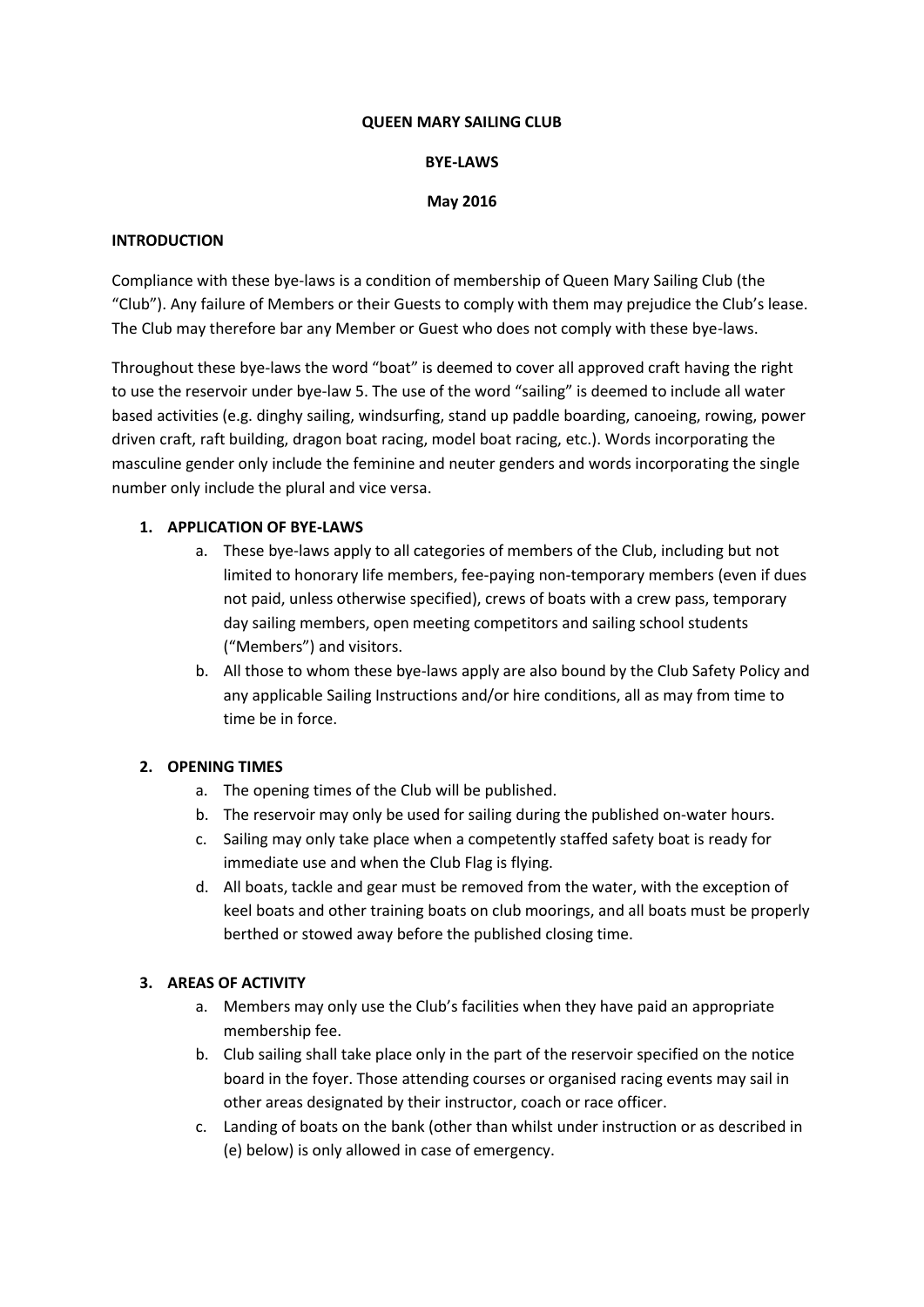- d. Sailing within two hundred metres of the inlet to the reservoir (south western corner) or the outlet (north eastern corner) is prohibited.
- e. The launching and recovery of boats must be from a pontoon hoist, slipway or the area of bank close to the pontoons. Boats may not be tied onto pontoons and left unattended.
- f. Club members are not permitted beyond the perimeter of the Club's land between the gate behind the secure windsurf racks, the gate on the north east bank and the gate on the bund.
- g. No boats may be allowed to interfere with any other activity on the reservoir authorised by Thames Water (e.g. bird watching, dredging, etc.).
- h. The areas bounded by the dredgers' anchor buoys and the bund shallows marker buoys, known as "exclusion zones", are obstructions to sea room and sailing within them is prohibited.
- i. Boats shall keep clear of barges and motor vessels.
- j. Members and Guests shall follow the instructions of the Duty Officer at all times. The Duty Officer will be named on the Daily Information Board in the foyer.

# **4. ORGANISATION OF SAILING**

- a. All sailing shall come under the control of the Duty Officer.
- b. A Race Officer will be appointed for each day or part of a day on which racing takes place. The instructions of this Race Officer must be observed without demur.
- c. During racing the relevant Club's Sailing Instructions must be observed.
- d. Boats which are cruising must stay well clear of boats which are racing or undergoing instruction.

# **5. BOATS THAT MAY BE USED**

- a. Only boats approved by the Club's Sailing Committee may be sailed on the reservoir. The term sailing is defined in the Introduction above.
- b. No outboard motors or power driven craft other than those approved for safety, racing support or instruction under (a) above are allowed.
- c. Certain classes of non-spinnaker multihulls may be sailed
- d. The use of Stand Up Paddleboards (SUPs) is under the control of the Duty Officer. They may only be used if the green flag is flying and keep within the designated SUP areas
- e. No form of Kite Sailing is allowed on the reservoir.

# **6. INSURANCE**

a. Each boat owning Member, day sailor visiting competitor or temporary member shall have insurance cover to the value of £2 million on his or her boat and the users thereof against third party liability and shall keep the Club and its officers indemnified against all or any third party claims which may arise in connection with his or her boat or any user thereof.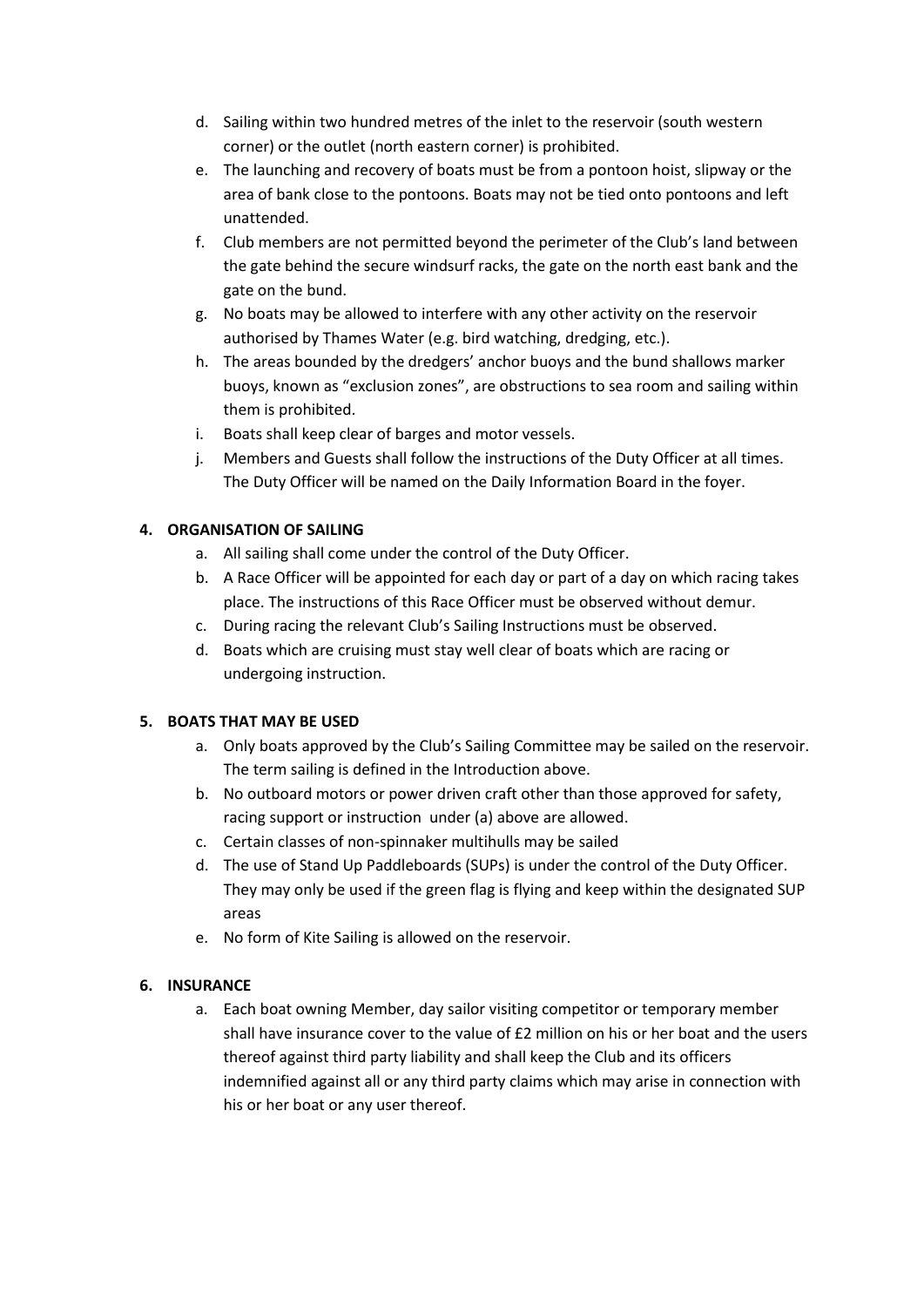## **7. SAFETY**

- a. No boat may sail on the reservoir without sufficient buoyancy to enable it to float and support its crew when capsized or holed. If requested, this must be demonstrated to an official of the Club.
- b. All persons must at all times whilst afloat, on the pontoons or on the sloping banks of the reservoir wear a personal flotation device ("PFD"), appropriate to their weight, except that competent persons over 18 may wear a 'windsurfing harness' instead of a PFD whilst windsurfing. A wet suit or dry suit does not constitute a PFD.
- c. No persons shall be afloat during the winter months from  $1<sup>st</sup>$  November to  $31<sup>st</sup>$ March, except those in powerboats and keelboats with a length of seven metres or more, unless wearing a full body wet suit or dry suit appropriate for the conditions.
- d. During the summer months from  $1<sup>st</sup>$  April to  $31<sup>st</sup>$  October, all persons sailing windsurf boards or SUPing must wear a wet suit or dry suit appropriate for the conditions.
- e. Safety boat crews may act in the interests of safety as they see fit, which may include taking the crew of a boat and abandoning it or requiring boats to immediately return to the shore.
- f. A red flag flown on the Club flagpole signifies a strong wind warning. When the red flag is flying only experienced sailors should attempt to sail; less experienced sailors should not go sailing or should return to shore immediately.
- g. When the Club flag is lowered, all boats (other than safety boats) must return to shore immediately.
- h. Deliberate bodily immersion (swimming) is not permitted except for the safe launching and recovery of craft, or as part of an official training course.
- i. If in need of assistance a sailor should give repeated blasts on a whistle or continuously raise and lower both arms to a point above the head, with fists clenched and arms uncrossed; this should be done standing or kneeling on the boat facing the direction in which it will be seen or understood. A sailor in difficulty should remain calm and stay with his boat.
- j. Any person should exercise care on the sloping banks and pontoons, which may present trip hazards and may be slippery, especially when wet.

### **8. POLLUTION**

- a. Pollution or other contamination of the reservoir is absolutely forbidden. Litter must be placed in the bins provided.
- b. Boats and other equipment must be clean prior to launching to avoid pollution of the reservoir. No antifouling paint or chemical may be used which is not approved by the Club.
- c. For the prevention of the transfer of invasive species boats brought into the Club must have undergone the Check Clean Dry procedure. Further details may be obtained from club staff. The Club may check arriving boats and may reject boats that contain water or are not dry.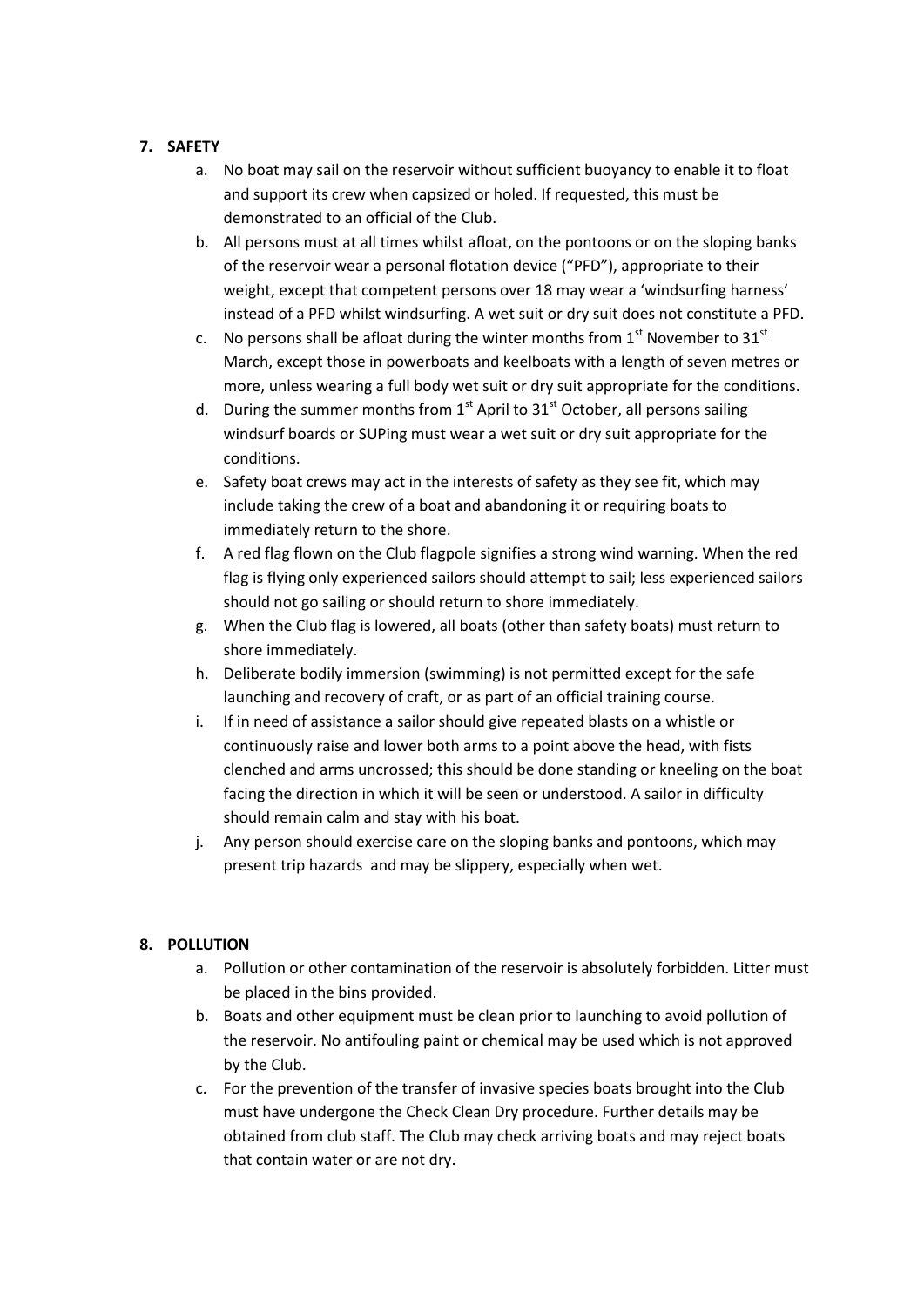- d. Interference with Thames Water plant, valves, machinery, drains or apparatus including that belonging to the licenced gravel extractors is forbidden.
- e. Trees plants hedges or bushes must not be cut down or damaged in any way and soil, clay and sand are not to be dug or removed.
- f. Interference with wildlife of any description, shooting or fishing are not permitted.
- g. Dogs (with the exception of assistance dogs) and other animals are strictly prohibited anywhere on the Club's land.
- h. Advertisements and notices shall not be placed in or around the Clubhouse without permission.
- i. VHF radios or walkie-talkies shall not be used on the Club premises without the permission of the Club.
- j. Mobile electronic devices should not be used in a way that disturbs other Members.

## **9. CHILDREN & VULNERABLE ADULTS**

- *a.* The Club has a Safeguarding Policy which considers anyone under the age of 18 as a child. The policy also covers 'vulnerable adults' such as those with learning disabilities, those who have difficulty communicating or who rely on others to provide personal care. All members of the Club and Staff should be made aware of this policy. Any member of staff, volunteer or club member failing to comply with this policy may be subject to investigation under the QMSC Club Byelaws or English law, as appropriate.
- *b.* It is the policy of Queen Mary Sailing Club to safeguard children and young people taking part in activities at QMSC from physical, sexual or emotional harm. The Club will take all reasonable steps to ensure that, through appropriate procedures & training, children participating in QMSC activities do so in a safe environment. We recognise that the safety and welfare of the child is paramount and that all children, irrespective of gender, age, disability, race, religion or belief, sexual identity or social status, have a right to protection from abuse. Full details of the Safeguarding Policy can be found on the Club website.
- c. Parents, or another adult designated by them, must supervise persons under the age of eighteen and will be responsible for their safety, actions and behaviour. The Club accepts no responsibility to exercise supervision or control.
- d. Young people must be kept under strict control and must behave in such a manner that they will not detract from the enjoyment of the Club's facilities by other Members.
- e. A parent or responsible adult of a young person taking part in Club racing must sign on against their name on the race signing on sheet giving their name and mobile phone number and agree to be present at all times whilst the young person is on the premises.

### **10. CAMERAS & DRONES**

a. Approval should be obtained from the Duty Officer before a Member or Guest may take photographs or videos.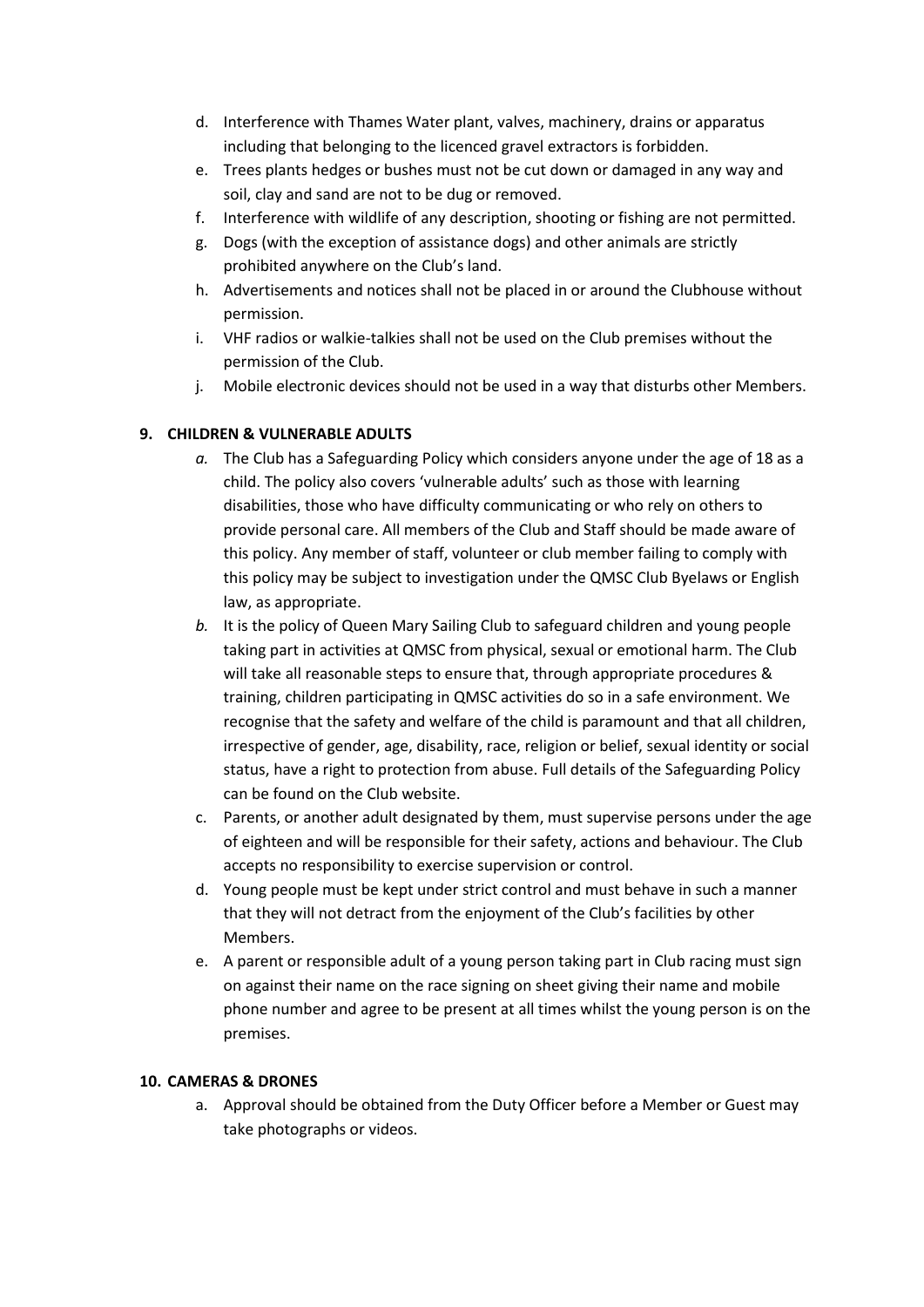- b. Onboard video devices may be used on the water for the purposes of training both personal or for training others but may not be used on the land without approval as in 10 a. above.
- c. At times photographs or video footage may be taken, under the direction of a senior member of club staff, strictly for the purposes of coaching, recording events and for general promotional interest.
- d. No drones may be flown from the Club premises or grounds without prior approval by the Club Secretary. Proof of relevant licences and insurance will be required.

### **11. WiFi**

- a. Any public WiFi facility provided by the Club shall only be used for checking email and social media. It shall not be used for downloading large files such as music or videos.
- b. Only material that it would be appropriate for a young person to see may be viewed.

## **12. BERTHING**

- a. Boats must be berthed in positions allocated by the Club.
- b. All boats must be properly secured and tied down in the approved manner when left in the boat park. Halyards are to be made fast in such a manner as to prevent them rattling on masts.
- c. Windsurf boards, ancillary equipment (e.g. masts, sails and booms) and SUPs must be placed in the secure cages.
- d. The Club must be notified in writing of any change in boat ownership.
- e. The Club at any time and without notice to the Member may move any boat or piece of equipment, trolley or trailer associated with it, from its authorised berth or mooring or from any other part of the Club's premises to another berth, mooring or another part of the Club's premises:
	- i. For the safety of the boat or another boat, or
	- ii. For the proper, secure and efficient running of the Club, or
	- iii. Where membership has expired and/or where fees are in arrears.

# **13. KEELBOATS**

- a. All launching and recovery of keel boats is the responsibility of the boat's owner and may only be carried out by methods approved by the Club.
- b. Moorings are the property of the club and must not be adjusted or in any way altered by anyone other than a Club official.
- c. Keelboats may be dry sailed using berths allocated by the club.

### **14. PARKING**

- a. Vehicles belonging to Members, guests or staff employed by the club shall only be parked in the lower car park except for those with passengers with mobility difficulties which display a Blue Badge (Disabled Parking Permit) which may park on the upper level in a designated place.
- b. Vehicles may be temporarily parked on the upper level for a maximum of 20 minutes while loading or unloading boats or equipment.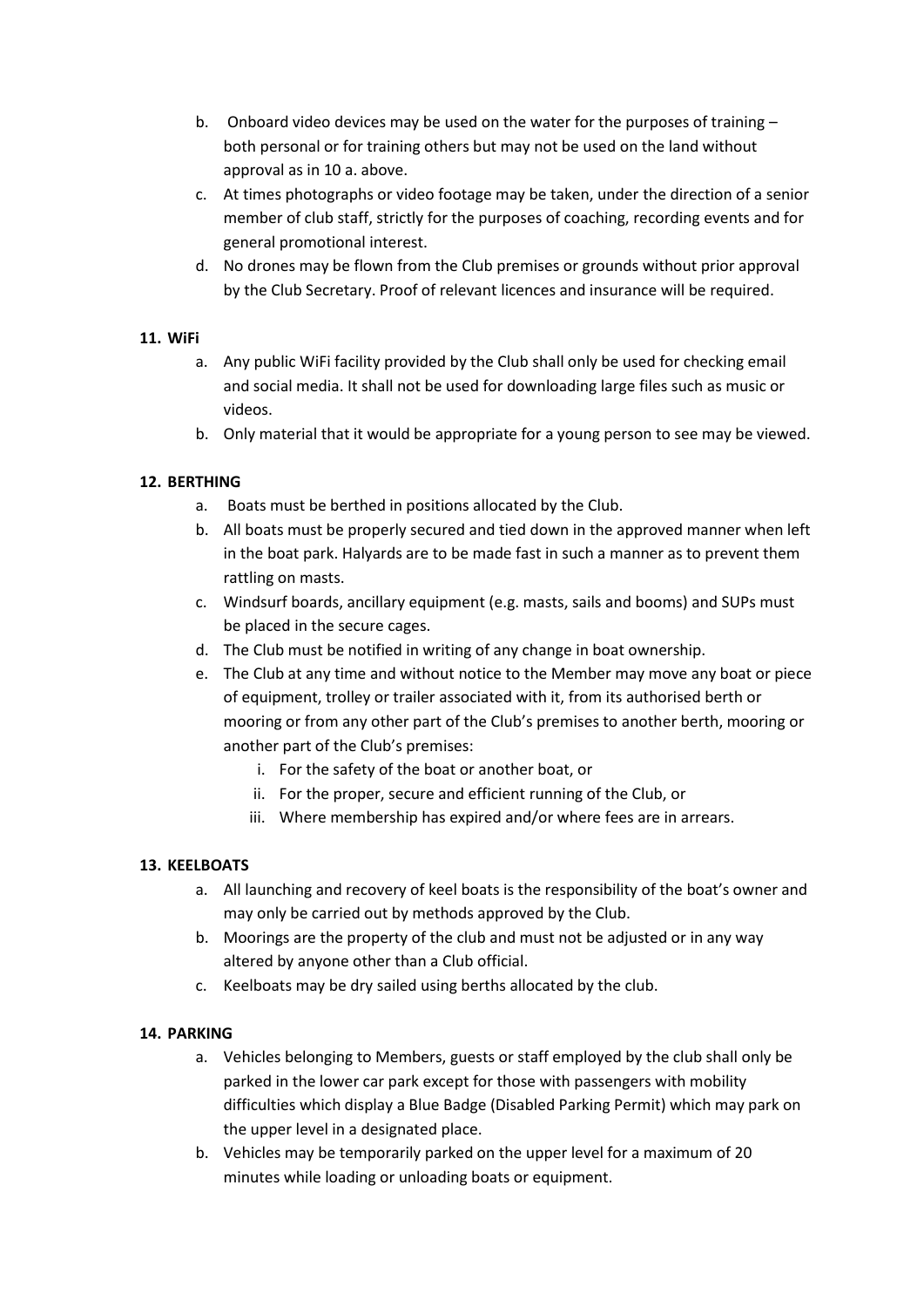#### **15. CAMPING**

- a. Staying overnight will only be allowed in camper vans or mobile homes. Prior approval is required.
- b. No camping in tents will be allowed.

### **16. GUESTS**

- a. Any Member may bring a person who is not a Member onto the Club's premises provided that:
	- i. The member enters the name and address of his visitor (Guest) and his own name in a book kept for such purpose and at no time leaves the Club premises while the said guest is thereon.
	- ii. The Guest agrees to comply with these bye-laws and acknowledges that he uses the Club premises under the conditions set out in clause 20 below.
	- iii. No member may introduce a guest more than six times in any calendar year
	- iv. No Member may introduce more than two Guests in any one day.
	- v. A Guest may not use the amenities of the Club more than three times in any calendar year, irrespective of who introduces him/her.
- b. Any Member shall be responsible for ensuring that his Guest complies with these bye-laws.
- c. Members may not bring people who are not Members onto the Club premises except if they comply with clause 16 a. above.

### **17. FOOD & REFRESHMENT**

- a. Food and drink may be supplied by the Club's caterers to Members and guests.
- b. Council may authorise the sale of intoxicating liquor to persons over the age of 18 years.
- c. No person may purchase or attempt to purchase intoxicating liquor for consumption by a person under the age of 18 within the Club premises, except that a person over 18 may purchase beer, wine or cider for a person over 16 who is having a meal.

### **18. PREMISES**

- a. Smoking is prohibited in any part of the clubhouse, outbuildings or on Club boats.
- b. Council may authorise the Club Secretary to hire the Club's premises or grounds to any responsible individual or organisation, provided that paragraphs 8, 14, 17 (b), 17 (c) and 20 and other relevant clauses of these bye-laws are complied with.

### **19. BEHAVIOUR**

a. It is the policy of the Club that all users (members, visitors, participants, coaches, instructors, officials, parents and volunteers) of QMSC show respect and understanding for each other, treat everyone equally within the context of the sport and conduct themselves in a way that reflects the principles of the club. The aim is for all users to safely enjoy the Club and their sport. Abusive language, swearing, intimidation, aggressive behaviour or lack of respect for others and their property will not be tolerated and may lead to disciplinary action.